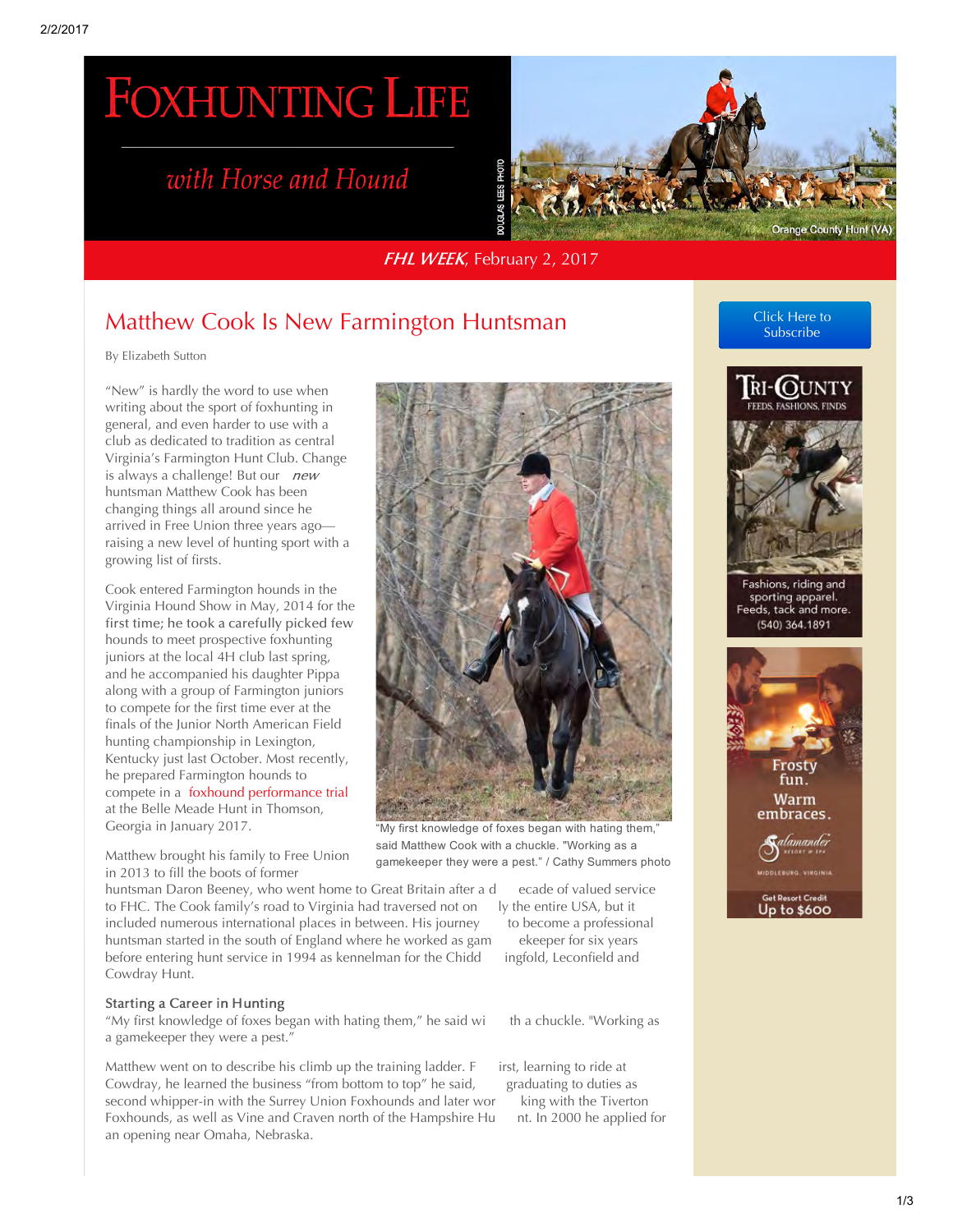"We were young," he remembered, and he and his wife wanted to  $g \circ$  o west "to see the world." During his years in Nebraska with the North Hills Hunt the couple started a family, world." During his years in Nebraska with the North Hills Hunt the couple start<br>and soon, with three or four seasons under his belt, it was tim e to move again. and soon, with three or four seasons under his belt, it was tim

"I only had a temporary visa," recalled Cook, "So I had to leav e (to go back to Europe)."

#### Globetrotting

This time the Cooks moved to Rome, where Matthew served from 20 04 to 2006 as<br>huntsman for the Roman Foxhunting Club, "Societa Romana Della Cacciatore alla Volpe." huntsman for the Roman Foxhunting Club, "Societa Romana Della C acciatore alla Vo<br>Julie Cook recalled, "We lived at the kennels which were on the Apia Antiqua, a very Julie Cook recalled, "We lived at the kennels which were on the Apia Antiqua, a very<br>famous cobbled road. We lived above the stables, [in a stone bu ilding heated by] nothing famous cobbled road. We lived above the stables, [in a stone bu ilding heated by] nothing<br>but a wood stove. [We] sent Charlie [their son] to the convent during the day to preschool but a wood stove. [We] sent Charlie [their son] to the convent so he could have heating!

Matthew had a fantastic experience hunting fox. "There were lot sof foxes on the military bases where we hunted...where no one else allowed to hunt." he said. "The officers had bases where we hunted...where no one else allowed to hunt," he excellent horses and were good riders."

The young family fully enjoyed the weather, the sport, and the cultural advantages of their experience in Tuscany until it came time to look for better liv ing circumstances and the experience in Tuscany until it came time to look for better liv ing circumstances and the best prospects for their children. So, in the fabled tradition of many ambitious pioneers, best prospects for their children. So, in the fabled tradition of many ambitious pioneers, the Cooks moved once more, this time to northern California whe re Matthew carried the the Cooks moved once more, this time to northern California whe re Matthew carried horn for Los Altos Hounds in Woodside. It was there Cook gained more experienced horn for Los Altos Hounds in Woodside. It was there Cook gained coyote hunting.

"Foxes are protected in California," he said, noting, "It's all Coyote." The country was wide open, and "the people were very nice. But the driving was what got to me. You spe<br>in the truck, it seemed. It was at least one-and-a-half hours o ne-way to go hunting, in the truck, it seemed. It was at least one-and-a-half hours once-way to go hunting, sometimes three hours. After a few years of that, I was done," he said. The Cook's two sometimes three hours. After a few years of that, I was done," he said. The Cook's two<br>children were entering elementary school, and so when the oppor tunity presented itself to children were entering elementary school, and so when the oppor tunity presented itself to come east to answer the call for the Farmington Hunt Club openi ng in Virginia, the family come east to answer the call for the Farmington Hunt Club openi was ready and willing to move again.

And so it was that with a truck, trailer, horses, hounds, pets, and household belongings the Cooks drove in to the kennels on Wesley Chapel Road to take up residence in the Cooks drove in to the kennels on Wesley Chapel Road to take up residence in the huntsman's house in Free Union Virginia in summer of 2013. The y brought with them a huntsman's house in Free Union Virginia in summer of 2013. The y brought with them a<br>willingness to work hard, to learn and to make some meaningful changes to the way things willingness to work hard, to learn and to make some meaningful changes to the way things<br>had been done for many years...like lifting the restriction on hunting coyote. This is the first had been done for many years...like lifting the restriction on hunting coyote. This season that the Farmington hounds have been allowed to hunt any thing but fox. season that the Farmington hounds have been allowed to hunt any

"Since they [coyote] have become established in our territory, the foxes' hunting patterns have changed. We were constantly having to stop hounds when the  $\gamma$  got onto a coyote. have changed. We were constantly having to stop hounds when the y got onto a coyote.<br>That it was very discouraging for the hounds and for us," he ex plained. "We decided to go That it was very discouraging for the hounds and for us," he ex on and hunt them!"



Gone to Ground / Cathy Summers photo